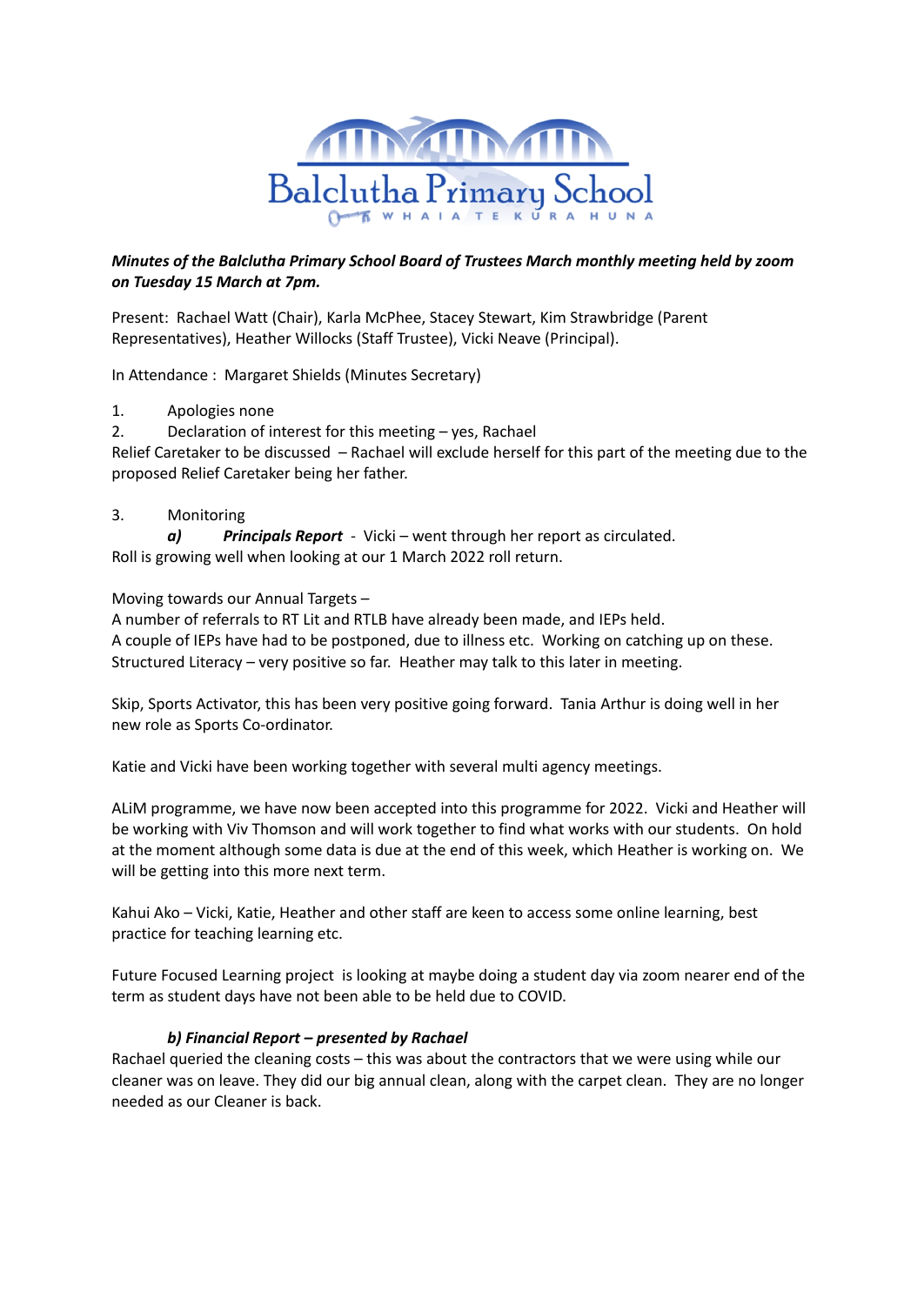Otago Masonic Charitable Trust – may be looking at this grant for capital items. Asked for suggestions – there is a short time frame, as grants need to be in in the next couple of weeks, and we would need to obtain two quotes for whatever was decided.

Maybe a cover for the sandpit – may need to be custom made and this may take some time to get two quotes as necessary.

Trimming of trees on boundary – we don't think this work would be eligible for the grant.

Concrete slabs to be uplifted – we won't be able to get quotes in time.

Resources for our structured literacy

Sandpit

Maybe decodables (not printed resource books)

Sandpit cover seems most likely item that we would could go for, for now – suggested that it would be similar to a pool cover. Board requested that we make sure we ask a local firm for one of the quotes.

Vicki to look into getting quotes for this as will Karla.

Rachael moved that we accept the financial report as presented. 2<sup>nd</sup> Kim. All Agreed.

# *c) Self Review Report*

Stacey, Kim and Vicki have gone through policies that are up for review. Two main things that can be implemented now were -

Having two "emergency kits", one for juniors and one for seniors – to have on hand in event of a "lockdown". Vicki will follow this up with Secretary.

Have more than one earthquake drill per year.

Stacey Moved that we accept the Self Review Report. 2<sup>nd</sup> Karla. All Agreed.

# *d) Curriculum Report – presented by Heather as circulated*

Rachael noted it's been very good to see a lot of the pictures of what has been going on, on see saw and facebook. Heather said staff are trying to make sure that they are getting the volume of photos right, i.e. enough, not too much and not too little.

Literacy – parent introduction evening, it was queried if it was possible to do something by zoom as we are unable to have a "face to face" get together for parents at the moment due to covid.

Vicki explained that we are waiting for accreditation process for the external providers – and then that will in turn release funding from MoE – this is just being held up a bit due to Covid situation at the moment.

There will be some parent information hopefully in term 2.

Heather moved her report. 2<sup>nd</sup> Kim. All Agreed.

# *e) Health and Safety – Kim presented.*

Vicki went through some of the incidents that had happened in the last month. Student incidents are quite settled at the moment.

It was asked if OSCAR need to report any of their incidents that happen on school grounds to BoT? Vicki will check on this.

What support do the staff need at the moment. May need staff to have a discussion around this and maybe come back to the next meeting.

Can the BOT buy more RATS for staff to have on-hand. We will get some.

Staff had a get together on Friday – which was short but a good chance for everyone to have quiet get together. Most staff appear to be o.k.

Staff know how to access RATs.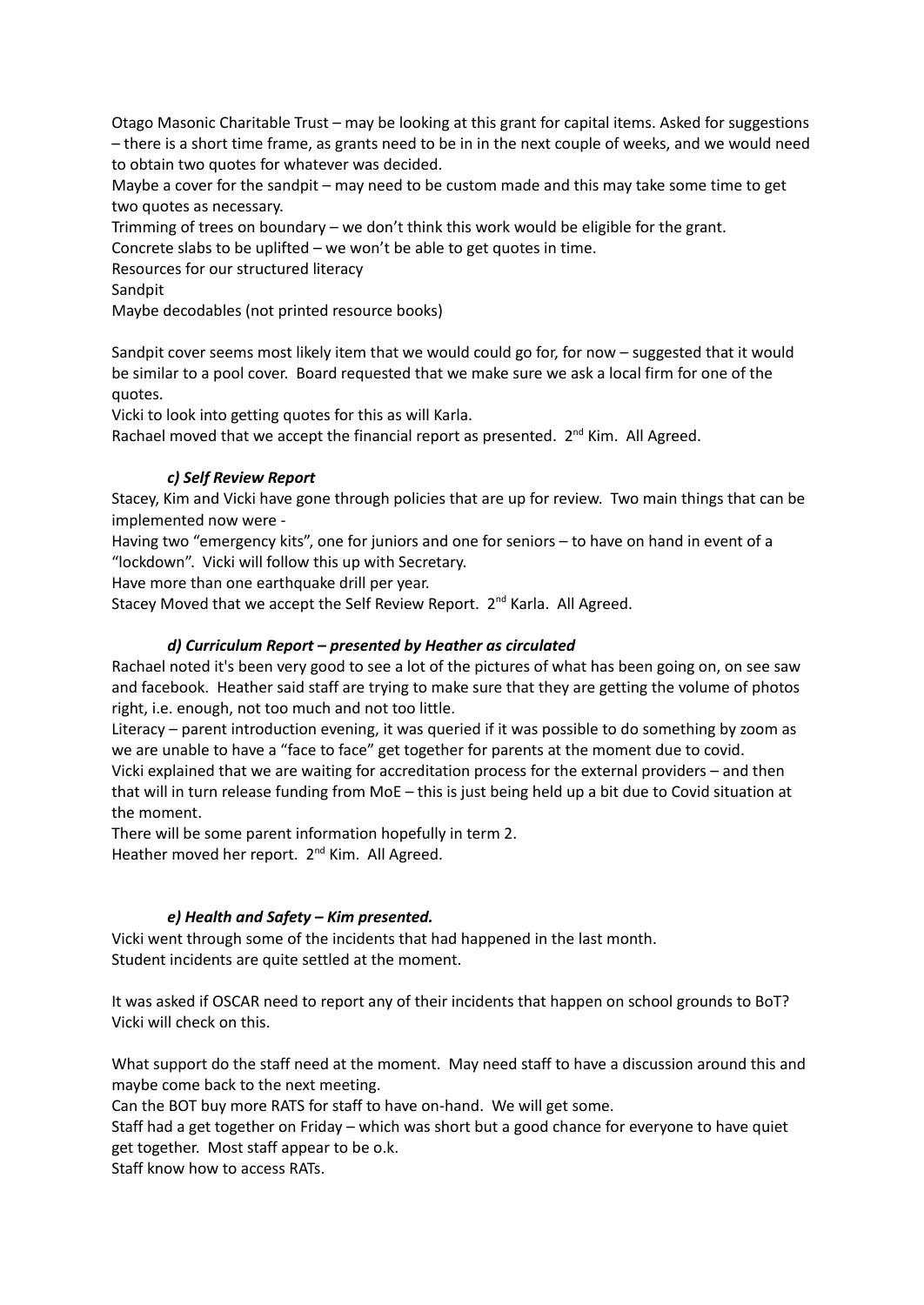Those staff who have felt the need to have a RAT's test, have taken a test as they need to.

Vicki would ensure that if any teacher felt the need to take a RAT test and they didn't have one, the school would provide one for them.

Kim moved that the report be accepted. 2<sup>nd</sup> Heather. All Agreed.

## *f) Property Report – presented by Karla*

Windows, all going well, builders are planning to be onsite in holidays.

Playground area near the skip is also being maintained as best we can at the moment. Bark chips that were dug up to get ready for the new playground surface have been relocated to play area near the skip (and the areas near the prefabs).

Karla spent a few hours "brushing" the turf area in the weekend. The special brush has been well worth the money invested.

A lot of work has been done over the last few weekends in the playground. Arron Sutherland has been excellent help in getting the woodchips out.

Andrew Haulage was going to be contracted to remove the bark chip, but this has now been done by the parents which has been a huge monetary saving. Andrew Haulage were also going to prepare the ground ready for the new surface. Arron Sutherland has offered to do this for us as well. Karla asked the boards thoughts on his Arron's offer.

It was discussed by members that we go ahead with Andrew Haulage for several reasons including the need to future proof in case of any issues that may crop up further down the track. We also have to be mindful of the grant that we applied for and that we have to ensure we spend the monies as we had applied for. Also need to ensure that we may not get a warranty on the surface if the ground hasn't prepared by an accredited person/company. Karla to follow up with Arron.

We have managed to save a great deal of the money through the huge amount of work the parents have done over the last few weekends.

Karla and Vicki to meet to discuss the next stages of the work to be done. Karla moved the Property report. 2<sup>nd</sup> Rachael. All Agreed.

Kim moved and Heather  $2^{nd}$  that the Minutes of previous meeting held 15 February 2022 be approved. All Agreed.

### **4. Correspondence**

**NZSTA – Triennial Board Elections 2022** (These are to be held between - 5 th and 23 September 2022) Elect the Returning Officer 18 month elections

In the past Margaret, School Secretary has been the Returning Officer.

Margaret was approved to be appointed as the Returning Officer.

Agreed that we move to the 18 month term for two parent representative positions. Every board member will need to decide if they want to re-stand. Parent Representatives could decide to run for either 18 month position (x2) or three year term (x3).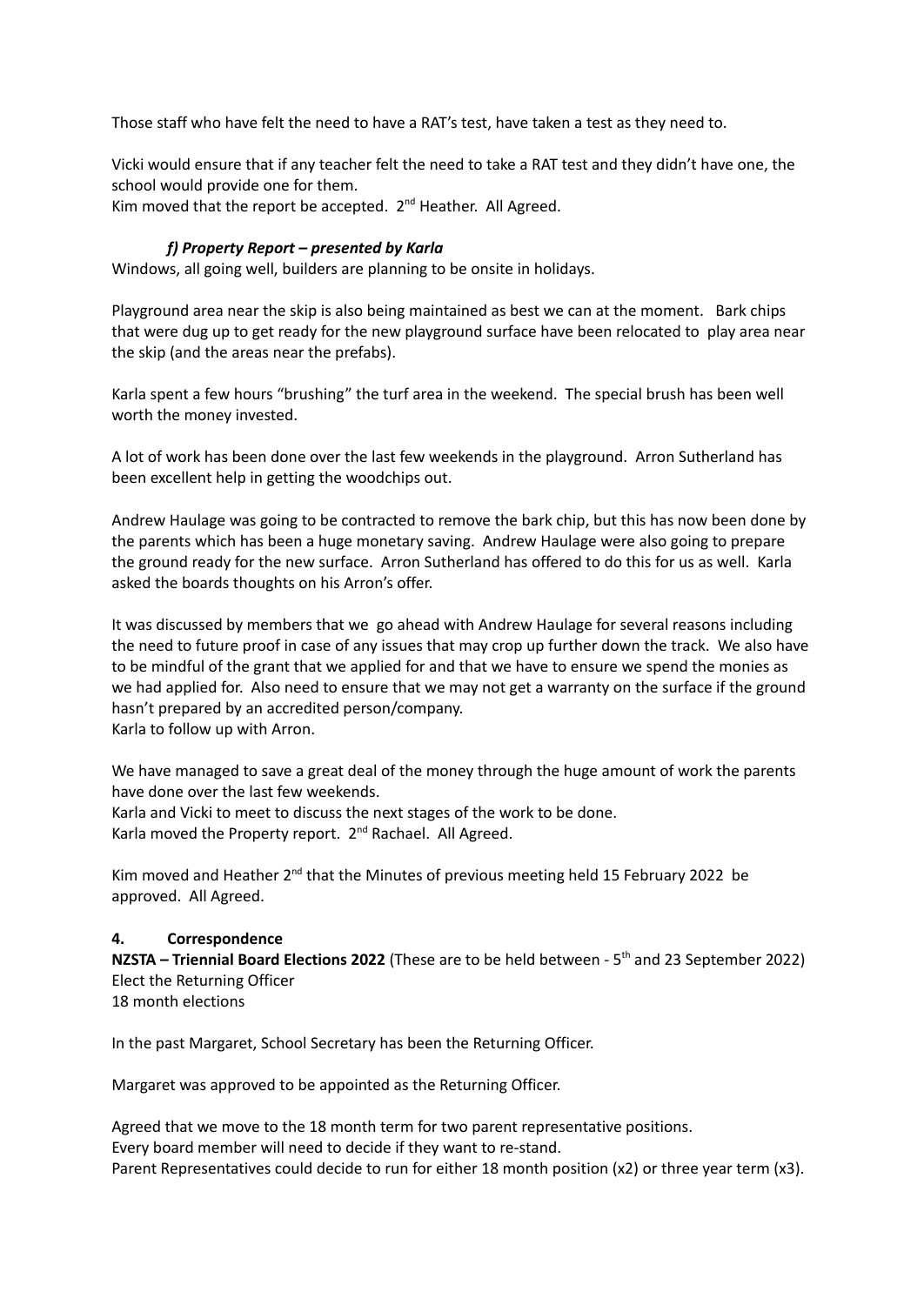Vicki said we are unsure at this stage how an 18 month election would look due to the delay of this year's elections already due to Covid situation.

Board members thoughts were it was a good idea to go with mid term elections. Also need to decide if we go with electronic elections.

We all need to look at getting parents to stand for the board. Maybe putting something in the newsletter once we have our plans sorted for the upcoming elections. Reminder can go on the newsletter of who our board members are and also remind them of board meetings dates.

**Room 1 Class Numbers** – we have lots of new entrants turning up that we didn't know about which is great, but it makes it hard to predict class sizes and best way to address rising numbers.

Options of how to manage this were put forward by Vicki.

Asked board for their thoughts on the three options.

Stacey asked if knew what the availability of appointing an eighth teacher was like. Vicki said she was unsure at this stage if there were teachers available, and it could be that covid situation may limit our options, but she could find out.

What does the budget look like if we look at funding the teacher? Vicki said the budget would need to be re-done, and it is hard as we don't know exactly how much the playground is going to cost us. Vicki would feel better re-doing the budget after knowing exactly how much the playground work was going to cost us.

Would prefer to have a teacher for the whole day, not half a day as last year, which was quite "mucky" for the children.

It was queried how the numbers were made up in the year levels. 19 x year 1's (Room 1 and Room 2) 26 x year 2's (Room 2 and 3) 12x Year 3's (Rooms 3 and 5)

Our senior classrooms are quite big at the moment also, so it is hard to move pupils upwards through the classrooms.

The third option of paying for a teacher aide to go into the new entrant class would give us some "breathing space" to see how the numbers are going to go. Vicki and Heather endorsed this option.

Vicki will work on putting in some teacher aide time from start of term 2 and Vicki will monitor the situation in the meantime.

#### **5) Next meeting Agenda items –**

Continuing monitoring and reporting on Room 1 numbers Playground upgrade Covid situation BoT Elections Property report include the trees (Karla to lead this with Mike Curtis???)

#### **6) Task Sheet – Vicki has been updating this.**